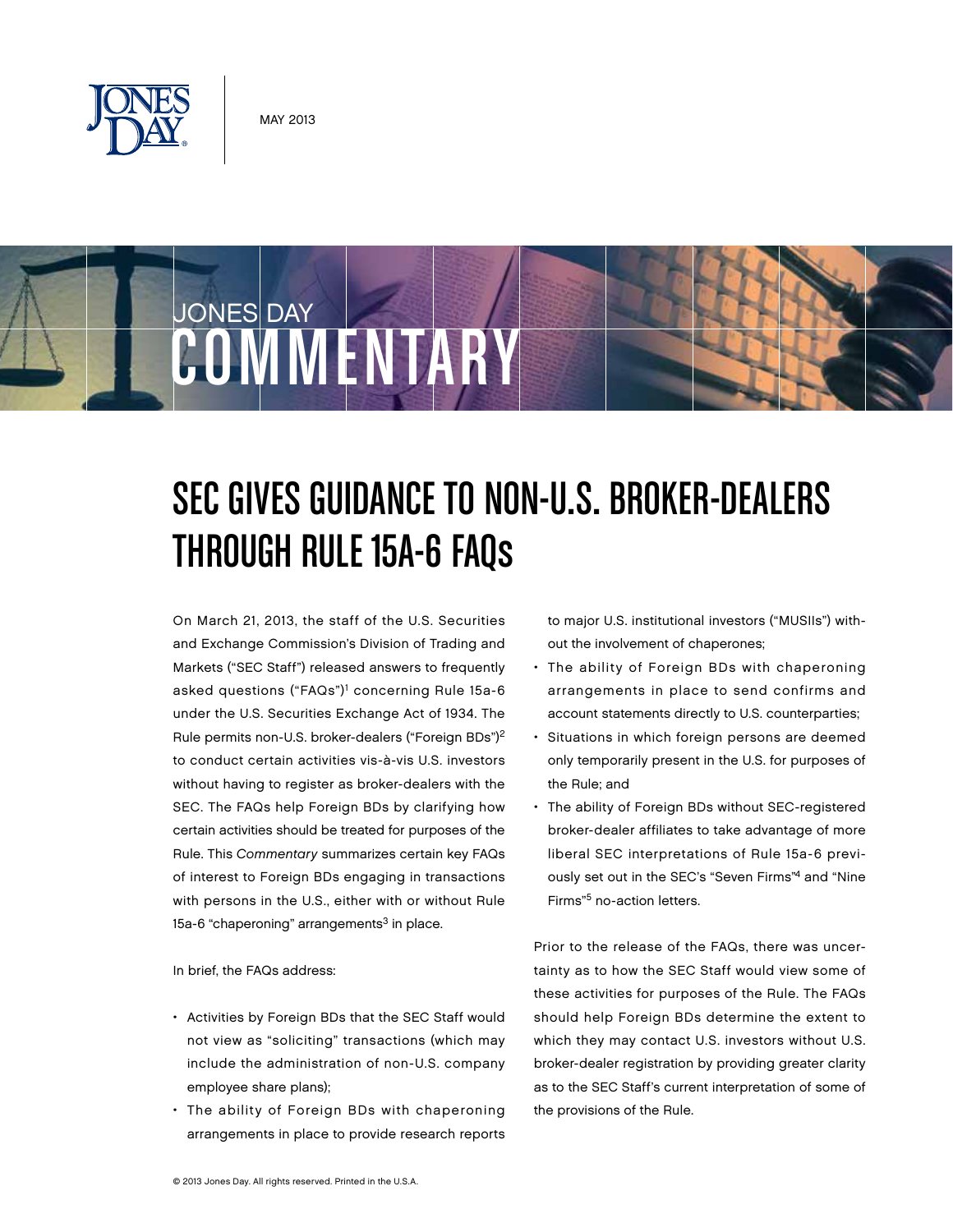#### Rule 15a-6

Rule 15a-6 contains four conditional exemptions that Foreign BDs may use to avoid the requirement to register with the SEC as a broker-dealer. Registration generally is otherwise triggered by soliciting and engaging in securities transactions with persons in the U.S. These exemptions provide a tiered system of permissible nondirect or direct contacts that could lead to securities transactions and that may be engaged in by unregistered Foreign BDs. The exemptions are based on the sophistication of the investor and the reasonableness of investor expectations that they will be afforded the protections of U.S. broker-dealer registration.

The Rule permits Foreign BDs to do the following without SEC broker-dealer registration:

- Effect unsolicited transactions for any investors;<sup>6</sup>
- Provide research reports to MUSIIs and (subject to no other solicitation by the Foreign BD of the MUSII) effect resulting transactions;7
- Solicit and effect transactions with U.S. institutional investors or MUSIIs through chaperoning arrangements with SEC-registered broker-dealers;<sup>8</sup> and
- Solicit and effect transactions (even outside chaperoning arrangements) with SEC registered broker-dealers, U.S. regulated banks acting as brokers or dealers, certain international organizations, foreign persons temporarily in the U.S., U.S. citizens resident abroad, and foreign branches and agencies of U.S. persons.9

Rule 15a-6 is considered a great success in enabling Foreign BDs, particularly those with chaperoning arrangements, to access U.S. investors. However, there also have been problems with the Rule and questions as to its likely interpretation by the SEC Staff, which in some cases limited its usefulness.10

#### Prior Interpretive Positions

The SEC Staff has previously taken some positions to facilitate the usefulness of the Rule in light of practical problems experienced. For example, the Seven Firms letter enabled Foreign BDs to solicit and effect transactions in "foreign securities"11 with non-U.S. client accounts held by U.S. fiduciaries, such as investment advisers, outside chaperoning arrangements.

The Nine Firms letter provided significant relief by expanding the MUSII definition to include all entities (including corporations and partnerships) owning or controlling more than \$100 million in aggregate financial assets and investment advisers (even those not registered with the SEC) with more than \$100 million of financial assets under management. The Nine Firms letter also permitted Foreign BDs to have some unchaperoned oral communications with U.S institutional investors and some unchaperoned visits to MUSIIs, and to transfer funds or securities directly to a U.S. institutional investor or MUSII in transactions involving foreign securities, although acting as a custodian of U.S. investor funds or securities is not permitted.

More recently, the SEC Staff has permitted companies with more than \$100 million in total assets, rather than aggregate financial assets, to be treated as MUSIIs by certain Foreign BDs in the context of some of their M&A advisory activities.<sup>12</sup>

# **THE NEW FAQS**

The FAQs continue the trend of the SEC Staff allowing liberal use of Rule 15a-6 by Foreign BDs.<sup>13</sup>

The following summarizes certain key points covered by the FAQs of interest to Foreign BDs:<sup>14</sup>

Unsolicited Transactions.15 The SEC Staff does not view providing U.S. investors with confirmations and statements (or documents required to be sent under non-U.S. law, such as prospectuses, proxy statements, or privacy notices) as a solicitation. The SEC Staff also does not view the administration of a non-U.S. employee share option or other benefit plan for a non-U.S. issuer as a solicitation of the issuer's U.S. subsidiaries or the plan's U.S. employee participants, as long as the Foreign BD deals only with non-U.S. personnel in administering the plan. The Foreign BD must limit its activities with respect to U.S. employee participants to facilitating the transfer, sale, or disposition of securities (which may include those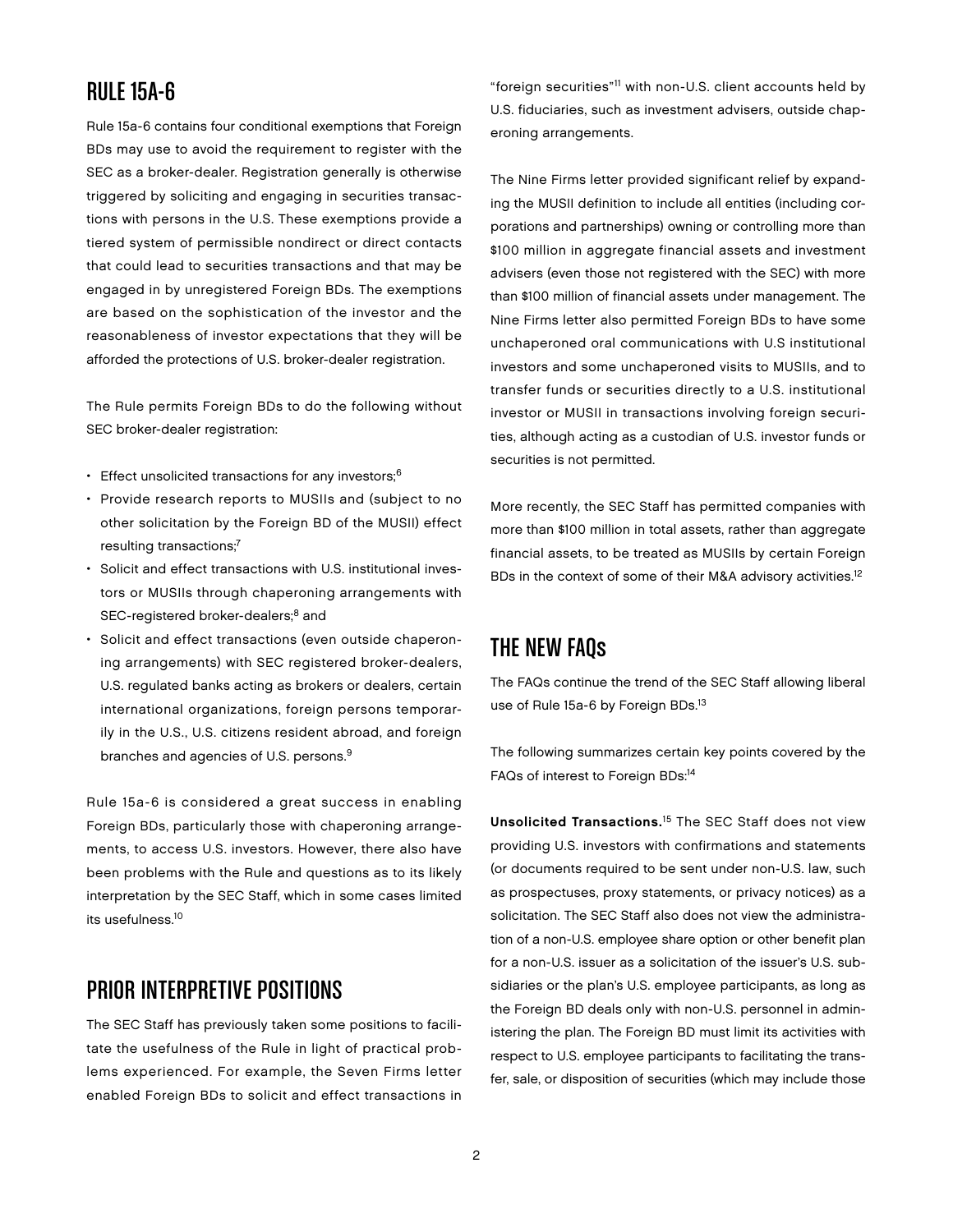issued under sponsored American Depositary Receipt programs) and sending required plan documents, statements, confirmations, privacy notices, prospectuses, proxy statements, or other legally required documents. The SEC Staff further does not view a single securities transaction effected by a Foreign BD for a U.S. investor in accordance with Rule 15a-6(a)(1) as precluding further unsolicited securities transactions for the same investor, absent any other solicitation.

The SEC has historically taken a broad view as to what might constitute solicitation, which the FAQs confirm continues to be the case, and this has often led to a reluctance on the part of Foreign BDs to rely on the unsolicited transaction exemption. The FAQs provide very helpful additional color as to activities that can be engaged in without concern.

A Foreign BD seeking to rely on the unsolicited transaction exemption should note that it may not provide a U.S. investor with any document that includes advertising or other material intended to induce either securities transactions or transactional business for the Foreign BD or its affiliates. Careful monitoring of the content of all materials sent to U.S. investors will be required, as will precautions so that internet and other public communications will not be viewed as solicitations directed to U.S. investors.

Foreign BDs should also be aware that the SEC Staff stated in the FAQs its views that (i) if a Foreign BD regularly effects transactions directly with or for a U.S. investor, the investor might reasonably expect the protections of U.S. brokerdealer registration, and (ii) frequent or a significant number of transactions between a Foreign BD and a U.S. investor may be indicative of solicitation. Foreign BDs should continue to be cautious and not place too much reliance on the unsolicited transaction exemption, particularly in respect of less sophisticated investors, including non-MUSIIs, and any unsolicited investor that begins to trade frequently.

Research Reports.16 Foreign BDs may provide research reports (i) to MUSIIs, directly or indirectly, under Rule 15a-6(a)(2), or (ii) to all U.S. investors, indirectly through SECregistered broker-dealers that take responsibility for the content of the research report, pursuant to Rule 15a-6(a)(3) chaperoning arrangements.

The FAQs confirm that Foreign BDs with Rule 15a-6(a) (3) chaperoning arrangements in place may still provide research reports directly to MUSIIs under Rule 15a-6(a)(2). Chaperones do not have any obligations with respect to research reports where the chaperone is not involved with the distribution of the report, although they must retain records of the research reports if provided with copies.

Foreign BDs with chaperoning arrangements in place should keep in mind that any transactions in securities discussed in research reports distributed in accordance with Rule 15a-6(a)(2) would still need to be effected through chaperones in accordance with Rule 15a-6(a)(3).

Confirmations and Statements.17 The FAQs confirm that Foreign BDs with chaperoning arrangements are permitted to send confirmations and statements directly to U.S. counterparties if required by foreign law or their internal compliance policies. Chaperoning broker-dealers still must ensure that confirmations and statements complying with U.S. requirements and identifying the chaperoning broker-dealer and its role are sent to U.S. investors on their behalf.

A Foreign BD and its U.S. chaperone will need to put in place the appropriate compliance procedures for the chaperone to comply with its obligations if confirmations and statements sent by the Foreign BD will satisfy these requirements. If the confirmations and statements sent by the Foreign BD do not satisfy these requirements, the chaperone must send separate confirmations and statements meeting the requirements.

Foreign Persons Temporarily Present in the U.S.<sup>18</sup> The FAQs further clarify the extent to which a foreign person would be considered only temporarily present in the United States, including those that actually are residing in the United States for employment or education on a finite basis. The FAQs make clear that Foreign BDs may continue to do business with persons with whom they had preexisting relationships when such persons are in the United States, provided those persons are neither U.S. citizens nor permanent residents (i.e., "green card" holders).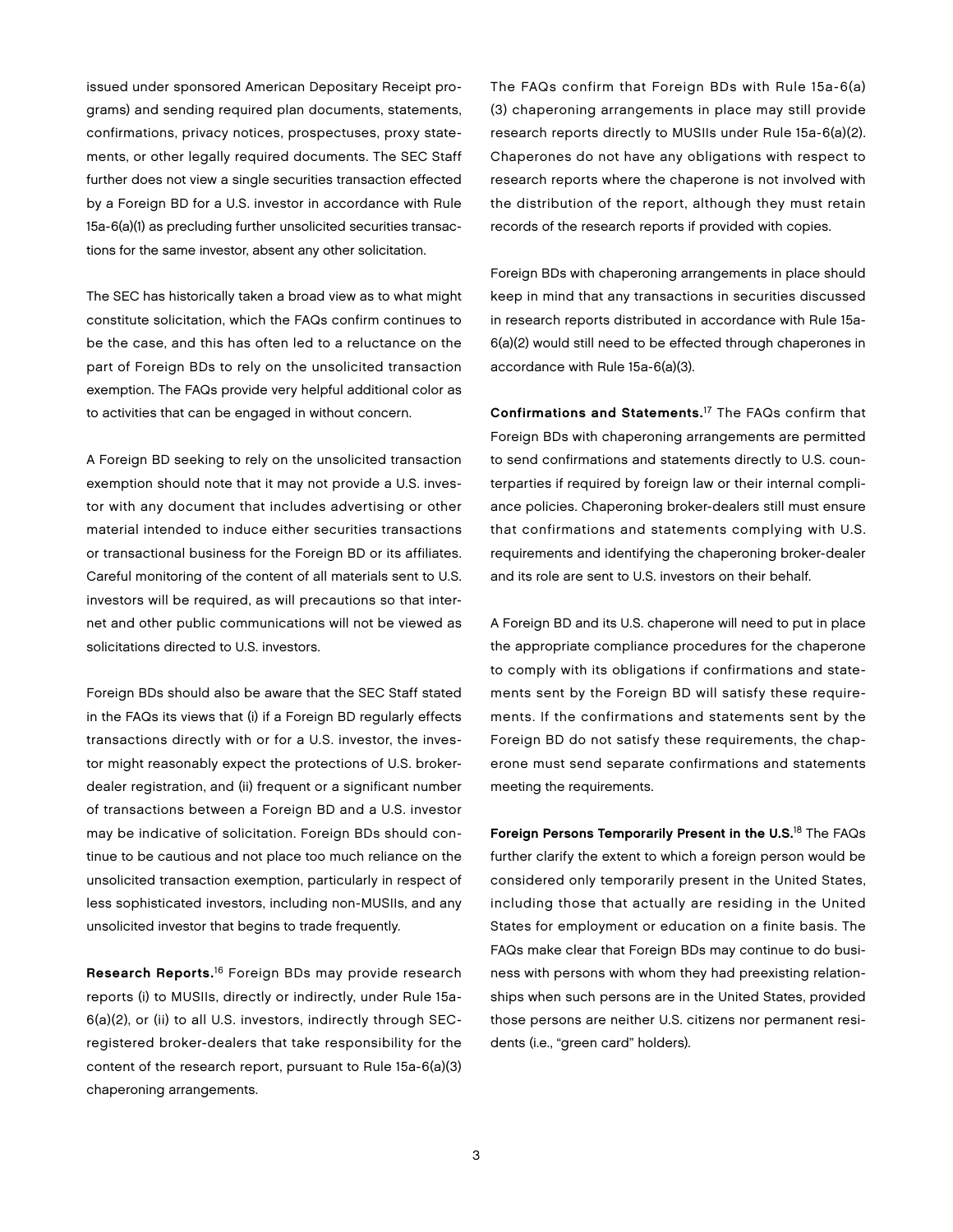When dealing with customers who have relocated to the United States, Foreign BDs should ascertain the customers' U.S. citizenship or residency status. Entering into transactions with U.S. citizen or permanent resident customers previously resident abroad who have returned to the U.S., particularly if other than for a short business trip or holiday, could be problematic.

Seven Firms and Nine Firm Letters.<sup>19</sup> The FAQs confirm that Foreign BDs without SEC-registered broker-dealer affiliates may also rely on the positions set out in the Seven Firms and Nine Firms letters described above. These positions are very important to facilitate the usefulness of Rule 15a-6. They greatly expand the scope of permissible activities for Foreign BDs vis-à-vis certain U.S. counterparties.

# **CONCLUSION**

The FAQs address a number of areas that have previously been unclear and should assist Foreign BDs wishing to take advantage of the Rule's various exemptions. Compliance with Rule 15a-6 is often a very fact-specific determination, and questions will no doubt continue to arise. The willingness of the SEC Staff to provide guidance through the FAQs and similar guidance in the future is and will continue to be a positive development in facilitating the availability of the Rule 15a-6 exemptions for their intended purposes.

## Lawyer Contacts

For further information, please contact your principal Firm representative or one of the lawyers listed below. General email messages may be sent using our "Contact Us" form, which can be found at [www.jonesday.com.](http://www.jonesday.com) 

Eric Stuart London +44.20.7039.5199 [estuart@jonesday.com](mailto:estuart@jonesday.com)

Michele (Mitch) Gibbons Houston +1.832.239.3788 New York +1.212.901.7313 [mitchgibbons@jonesday.com](mailto:mitchgibbons@jonesday.com)

Michael R. Butowsky New York +1.212.326.8375 [mrbutowsky@jonesday.com](mailto:mrbutowsky@jonesday.com)

Boris Dolgonos New York +1.212.326.3430 London +44.20.7039.5464 [bdolgonos@jonesday.com](mailto:bdolgonos@jonesday.com)

Alexander A. Gendzier New York +1.212.326.7821 [agendzier@jonesday.com](mailto:agendzier@jonesday.com) Henry Klehm III New York +1.212.326.3706 [hklehm@jonesday.com](mailto:hklehm@jonesday.com)

J. Eric Maki New York +1.212.326.3780 [emaki@jonesday.com](mailto:emaki@jonesday.com)

Chip MacDonald Atlanta +1.404.581.8622 [cmacdonald@jonesday.com](mailto:cmacdonald@jonesday.com)

Joseph E. Bauerschmidt Singapore +65.6233.5533 [jbauerschmidt@jonesday.com](mailto:jbauerschmidt@jonesday.com)

Gene Buttrill Hong Kong +852.3189.7304 [gbuttrill@jonesday.com](mailto:gbuttrill@jonesday.com)